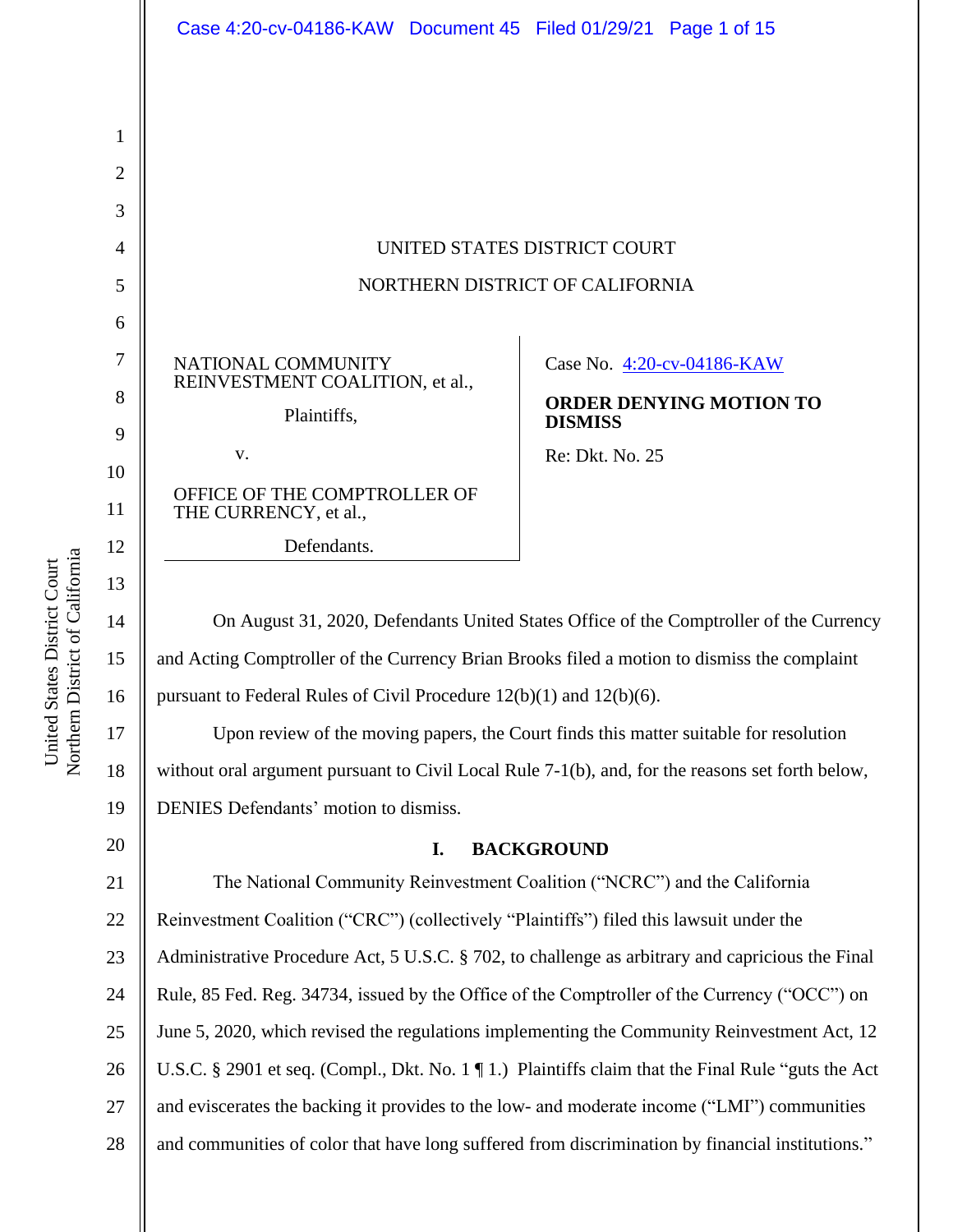(Compl. ¶ 5.)

1

2

3

4

5

6

7

8

9

10

11

## **A. The Community Reinvestment Act**

In 1977, Congress passed the Community Reinvestment Act ("CRA") to address systemic discrimination in the provision of financial services to LMI neighborhoods and communities of color. (Compl. ¶ 2.) In the decades prior to the CRA, systemic discrimination manifested in the practice of redlining, wherein "banks and savings and loans will take their deposits from a community and instead of reinvesting them in that community, they will actually or figuratively draw a redline on a map around the areas." (Compl. ¶ 18.) Discrimination limited the flow of capital for homeownership and small businesses in LMI communities of color and denied opportunities for economic development to residents and business owners in those neighborhoods. (Compl. ¶ 17.)

12 13 14 15 16 17 18 19 20 21 22 To remedy the historic disinvestment in LMI neighborhoods and to ensure the provision of capital to LMI neighborhoods, the CRA imposes on banks a "continuing and affirmative obligation to help meet the credit needs of the local communities in which they are chartered." 12 U.S.C. § 2901(a)(3). The CRA instructs the OCC, the Federal Deposit Insurance Corporation ("FDIC"), and the Board of Governors of the Federal Reserve System ("Federal Reserve") to evaluate CRA performance, with a given bank's charter dictating which agency assesses that bank. *Id.* at § 2902(1). Specifically, OCC, FDIC, and the Federal Reserve "shall assess" a financial institution's "record of meeting the credit of its entire community, *including low- and moderateincome neighborhoods*…." 12 U.S.C. § 2903(a)(1) (emphasis added). These assessments must separately evaluate each metropolitan area in which a regulated bank maintains one or more branch office or deposit-taking facility, such as an ATM. *Id.* at § 2906(b)(1)(B), 2906(e)(1).

23 24 25 26 27 28 Historically, OCC, FDIC, and the Federal Reserve have acted in together and jointly issued uniform, robust regulations consistent with CRA's text and purpose. (Compl. ¶¶ 4, 26-28.) Now, however, FDIC and the Federal Reserve have refused to go along with the OCC's Final Rule, and continue to evaluate the state chartered banks and savings association that they regulate under the 1995 final rule. (Compl. ¶ 26.) The CRA framework now only applied by FDIC and the Federal Reserve—and applied for decades by OCC prior to the enactment of the Final Rule— guides bank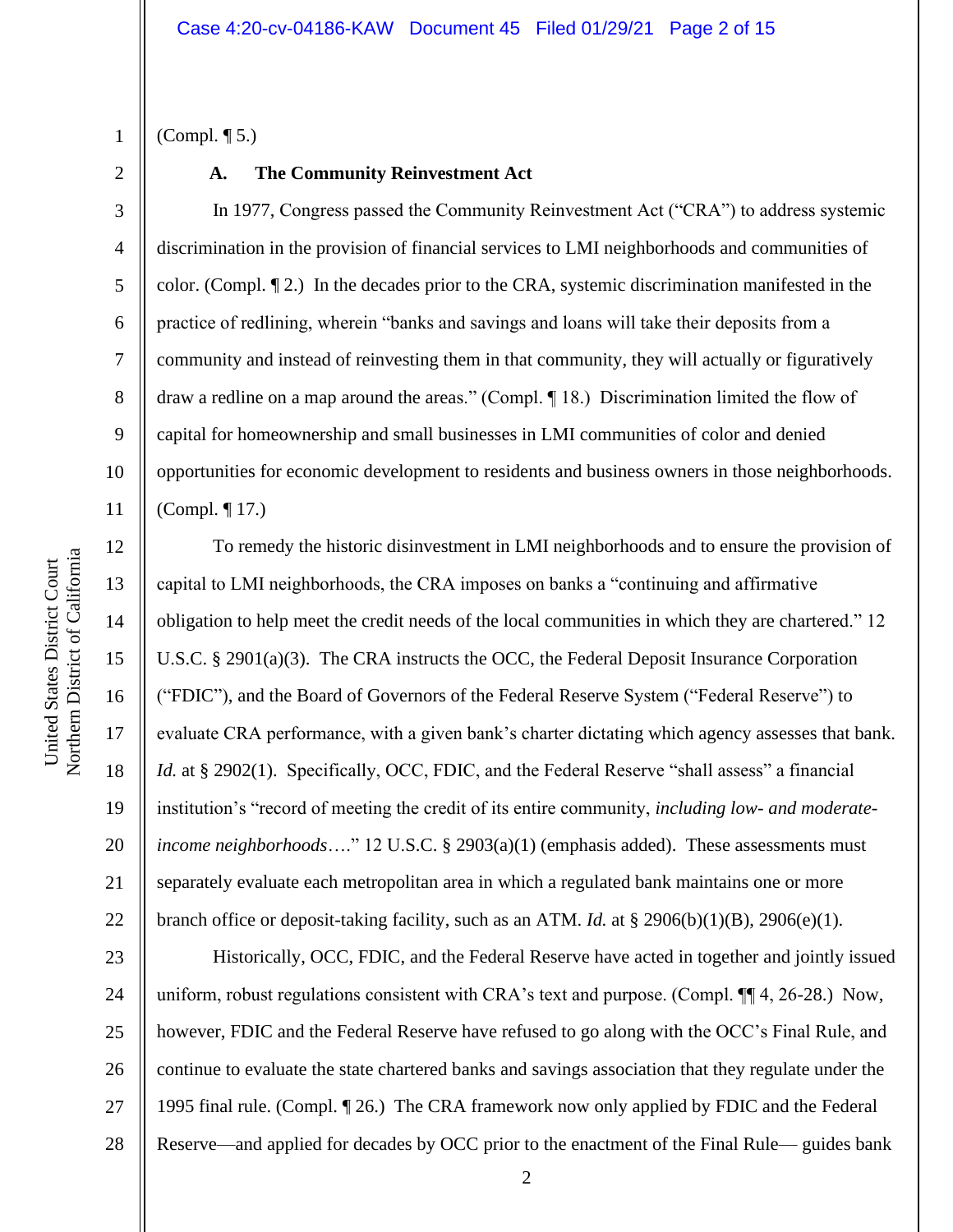## Case 4:20-cv-04186-KAW Document 45 Filed 01/29/21 Page 3 of 15

1

2

3

4

5

6

7

8

9

10

11

12

13

14

15

16

17

evaluations. (Compl. ¶ 29.) Evaluations begin with a determination of the community needs in the area where the bank does business, known as "performance context." (Compl. ¶ 33.) The agencies then apply performance standards to evaluate each of the bank's assessment areas, with an assessment area typically being the community around a bank office, branch, and/or "deposittaking ATMs." (Compl. 1 30; *see* 12 C.F.R. § 25.41<sup>1</sup>.) Pursuant to the statute, banks are evaluated in each assessment area to ensure that they meet the credit needs of the "entire community" that they serve. (Compl. ¶ 30; *see* 12 U.S.C. § 2903(a)(1).)

Principally, the agencies' joint performance standards rely on three criteria: the lending test, investment test, and service test. (Compl. ¶ 31.) The lending test evaluates the volume of a bank's mortgage, small business, small farm, community development, and some consumer lending activities, as well as the geographic distribution and income of borrowers. *Id.*; *see* 12 C.F.R. § 25.22. The investment test evaluates a bank's community development activities by dollar amount, innovation, complexity, and responsiveness to community needs. (Compl. ¶ 31; *see*  12 C.F.R. § 25.23.) The service test evaluates a bank's retail banking services, including financial education, the distribution of branches in LMI neighborhoods, and "the bank's record of opening and closing branches, particularly branches located in low- or moderate-income geographies or primarily serving low- or moderate-income individuals." (12 C.F.R. § 25.24; *see* Compl. ¶ 31.)

18 19 20 21 22 23 24 25 26 Following examination of a financial institution, the examining agency must prepare written CRA performance evaluation that states its conclusions under the regulatory assessment factors, discusses the facts and data supporting the conclusions reached, and describes the basis for rating the institution's CRA performance. *Id.* at § 2903. The available ratings are "Outstanding record of meeting community credit needs," "Satisfactory record of meeting community credit needs," "Needs to improve record of meeting community credit needs," and "Substantial noncompliance in meeting community credit needs". *Id.* at § 2906(b)(2). Receipt of a low or failing grade can affect a bank's future applications for new deposit facilities. *Id.* at § 2903(a)(2). The public and local governments also consider CRA ratings in determining which banks to

27

All citations to the C.F.R. are to the version of the regulations in effect prior to October 1, 2020, the date the Final Rule was enacted.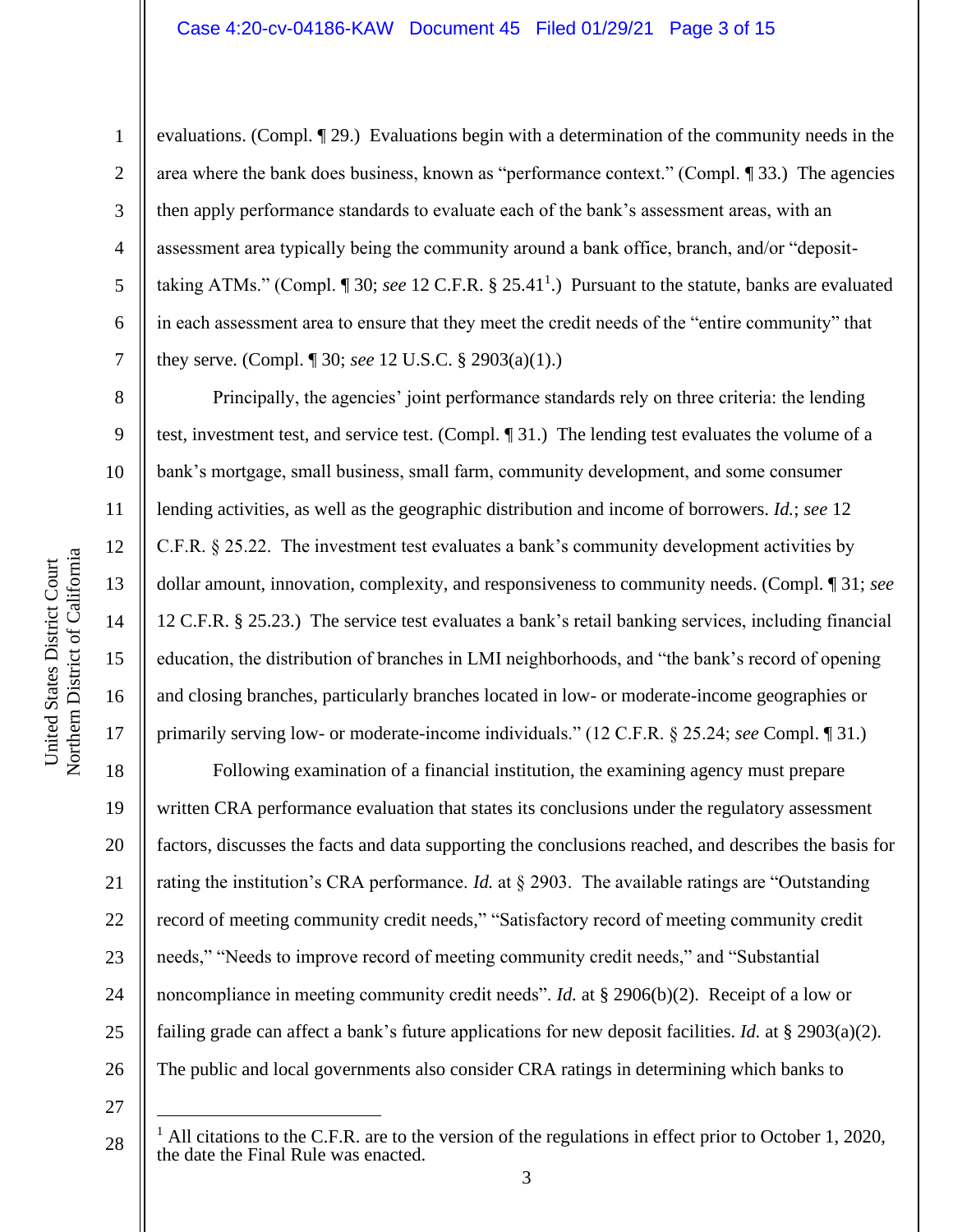patronize. (*See* Compl. ¶ 35.)

2

3

4

5

6

7

8

9

10

11

12

13

14

15

16

17

18

19

20

21

22

23

24

25

26

27

1

# **B. Plaintiffs' CRA-related Missions and Programs**

Plaintiffs NCRC and CRC are both nonprofit organizations focused on increasing financial investment in LMI communities, with CRC concentrated on California communities and NCRC working nationally. (Compl.  $\P$  11-12.) Both are membership associations, together comprising more than 900 community reinvestment organizations, community development financial institutions, minority- and women-owned business associations, and social service providers. *Ids.*  Plaintiffs and many of their members depend on CRA-qualifying grants and loans from OCCregulated entities to provide lending, financial counseling, homeownership assistance, and other critical forms of investment in LMI communities. (Compl. ¶¶ 144-45, 156, 158.) Additionally, Plaintiffs expend substantial resources to negotiate with banks to obtain commitments to support the credit needs of LMI communities and communities of color (Compl. ¶¶ 138, 151), publish evidence-based reports developed from CRA data (Compl. ¶¶ 140, 147-48, 154, 160-61), and comment on banks' CRA performance and merger applications (Compl. ¶¶ 142, 154).

# **C. The Final Rule**

On September 5, 2018, OCC issued an Advance Notice of Proposed Rulemaking ("ANPR") on the CRA regulations. (Compl. ¶ 46, Ex. D.) NCRC and CRC, among many others, commented on the ANPR and cautioned that OCC's proposed approach would dilute benefits for LMI communities and diminish transparency. (Compl. ¶ 47-48.) Despite commenters' concerns, OCC and FDIC issued a Notice of Proposed Rulemaking ("NPR") in January 2020. (Compl. ¶ 51, Ex. E.) This break from the existing unified framework prompted Federal Reserve Chair Jerome Powell to opine that OCC's approach could "create confusion or ... tension between the regimes," and the substance of the Proposed Rule led FDIC Director Martin J. Gruenberg to warn that it "would fundamentally undermine and weaken the Community Reinvestment Act." (Compl. ¶¶ 53, 56.) In response to the NPR, Plaintiffs commented on the proposal's adverse effects on LMI communities and inconsistency with the CRA's statutory purpose, as did many of their members. (Compl. ¶ 58.)

28

OCC received thousands of comments—the overwhelming majority of them negative—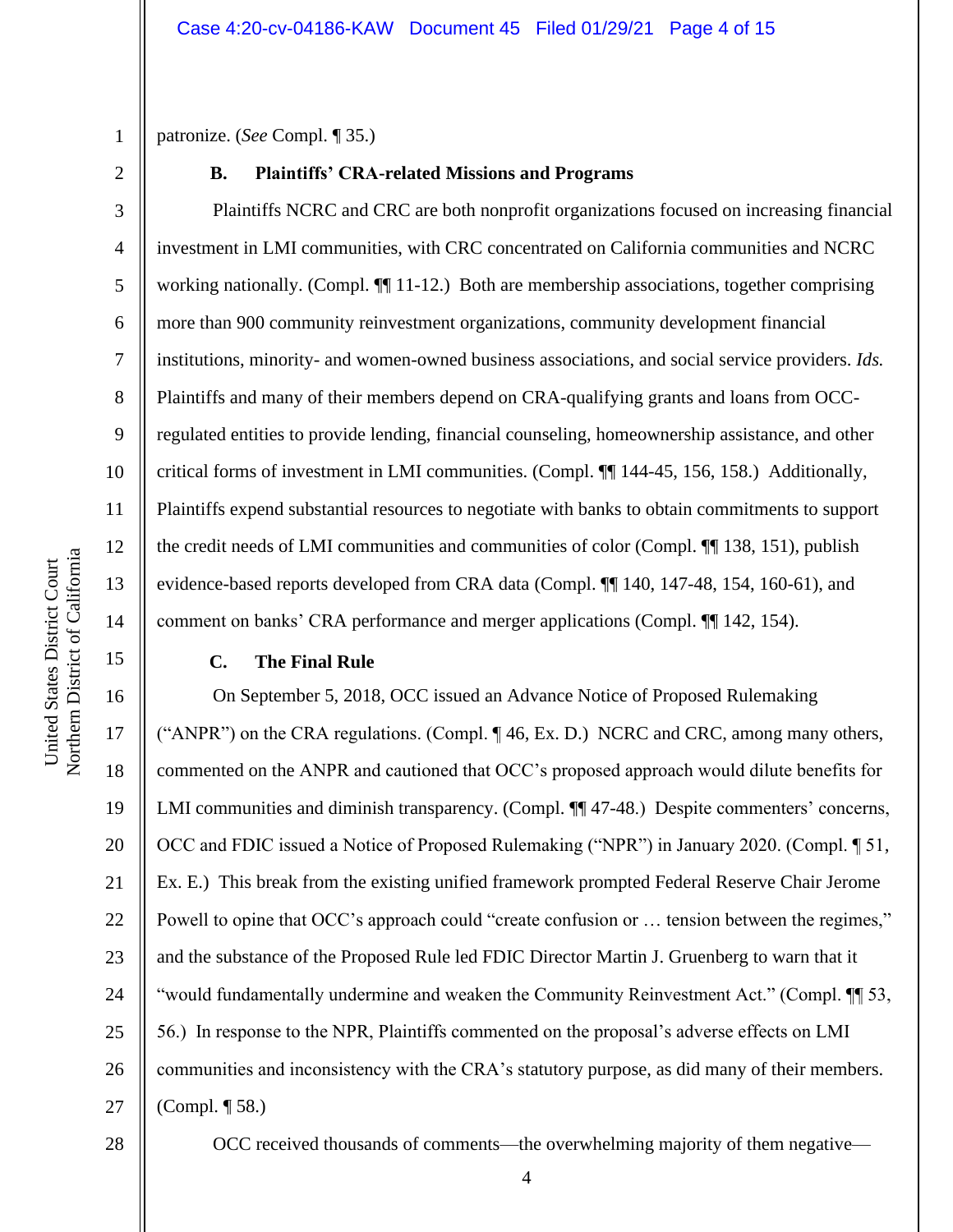## Case 4:20-cv-04186-KAW Document 45 Filed 01/29/21 Page 5 of 15

1

2

3

4

5

6

7

8

9

10

11

12

13

14

15

16

17

18

19

and numerous requests to extend the comment period due to the COVID-19 pandemic and assess whether the pandemic's impact on LMI communities affected OCC's analysis. (Compl.  $\P\P$  61, 70-75.) Nevertheless, OCC released the Final Rule on May 20, 2020, only six weeks after the close of the comment period. (Compl. ¶ 61; Final Rule, Compl., Ex. A.) Both FDIC and the Federal Reserve declined to join the Final Rule. (*See* Compl. ¶ 62.) Plaintiffs allege that, in promulgating the Final Rule, OCC failed to meaningfully engage with, evaluate, and respond to significant concerns raised by thousands of comments, including from Plaintiffs. (*See, e.g.*, Compl. ¶¶ 78, 82, 86-87, 89, 93, 95-97, 99, 105-106, 108, 114, 120-21, 136.) Instead, Plaintiffs allege that OCC largely adopted the approach it had chosen from the very beginning, but with certain harmful changes on which the public had no opportunity to comment. (Compl*.* ¶¶ 79, 90-91, 101, 107, 115.)

Furthermore, OCC failed to publish research it claimed supports issuance of the rule and data obtained in a request for information and failed to provide any substantive records of calls Comptroller of Currency Joseph Otting had with CEOs of 17 large banks. (Compl. ¶¶ 65-69.) OCC also failed to address the changes to the economic landscape caused by COVID-19, let alone suspend its rulemaking to gather data about the economic impact of the global pandemic and its disproportionate effects on LMI communities. (Compl. ¶¶ 70-75.) Otting, who was hostile to the CRA based on his prior experience as Chief Executive Officer of OneWest Bank, resigned from OCC the day after the Final Rule was published. (Compl. ¶¶ 39, 64.)

20 21 22 23 24 25 26 27 28 Plaintiffs allege that the Final Rule will reduce funding that previously flowed to LMI communities by allowing banks to claim credit for a wide array of activities that have negligible effects on LMI communities and funnel money away from those communities—the very neighborhoods the CRA was designed to protect. (Compl. ¶¶ 82-96.) First, the Final Rule permits banks to claim credit for financing "essential infrastructure" and "essential community facilities." (Compl. ¶ 83; Final Rule, 85 Fed. Reg. at 34794, 34796.) While infrastructure and other activities counted under the prior framework only if they "primarily benefit" LMI communities, the Final Rule now permits credit for these activities even where they only "partially" serve LMI communities. (Compl. ¶ 85.) The Final Rule also broadened the range of essential infrastructure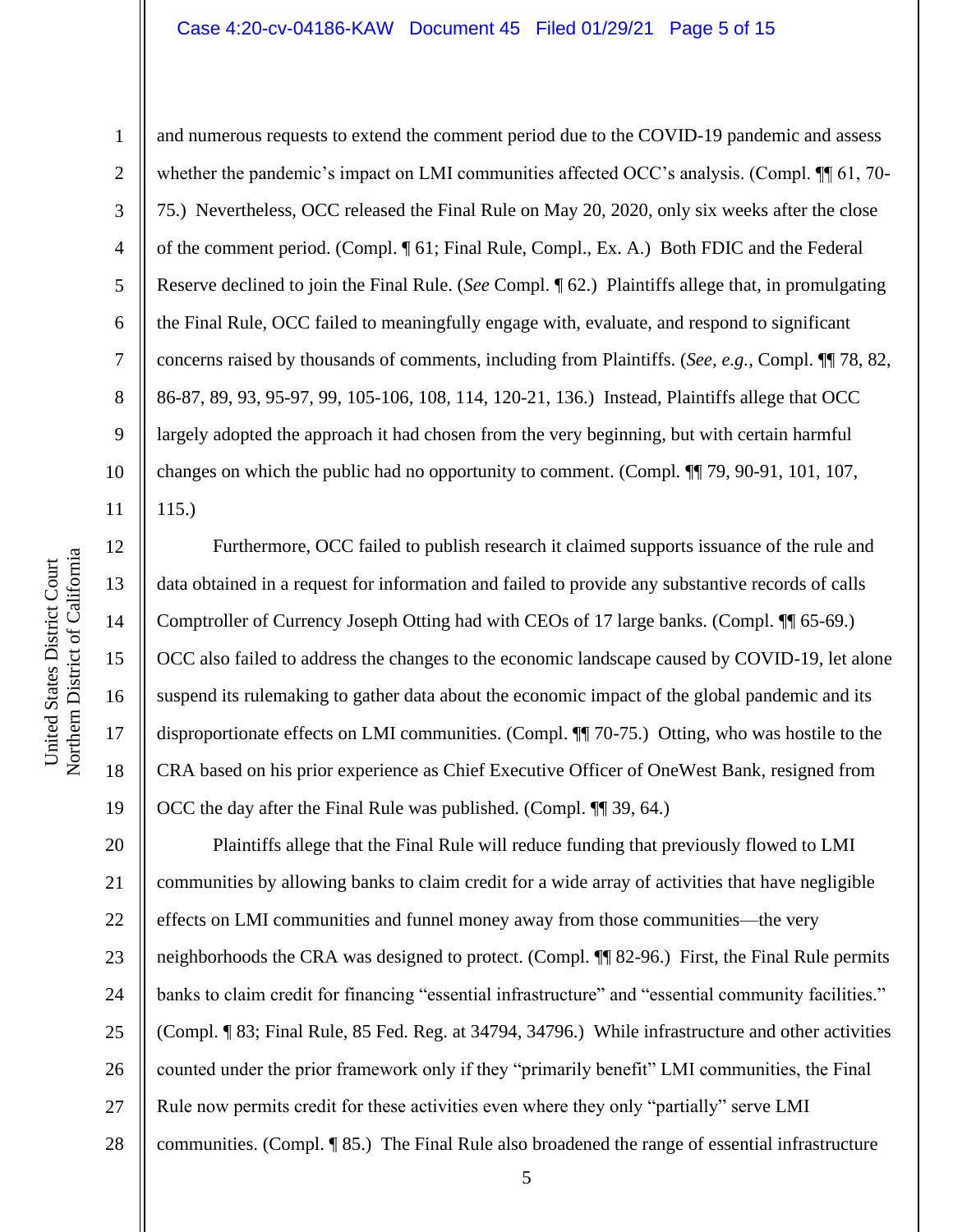## Case 4:20-cv-04186-KAW Document 45 Filed 01/29/21 Page 6 of 15

that can qualify to include, for example, bridges, and police stations, regardless of where they are located or who their primary beneficiaries are. (Compl. ¶ 83 (citing Final Rule, 85 Fed. Reg. at 34794, 34796).) The Final Rule also allows banks to receive credit for any financial education efforts, regardless of whether the intended beneficiary is LMI, and for affordable housing not occupied by LMI individuals. (Compl. ¶¶ 87-88.) Moreover, the Final Rule—in a change from the Proposed Rule—allows a bank to identify an area as a "CRA desert" and become eligible for a "multiplier" for any CRA activities in that area, with no opportunity for public comment or engagement on the bank's choice of CRA desert. (Compl. ¶ 90.) It also increases the size of businesses that qualify for CRA-eligible small business loans, as well as the maximum size of the loans themselves. (Compl. ¶ 96.) The net effect of these changes, and others identified in the complaint, is to reorient banks' CRA activities away from smaller and underserved communities in which they do business, particularly LMI communities. (Compl. ¶¶ 92-96.)

13 14 15 16 17 18 19 20 21 22 23 24 25 26 27 28 Second, the Final Rule also alters the "assessment areas," which are the geographic areas around bank offices, branches, and deposit-taking ATMs, where CRA examiners evaluate bank performance. (Compl. ¶¶ 97-108.) Despite the statutory requirement that OCC evaluate all metropolitan areas where a bank maintains any "facility … that accepts deposits," 12 U.S.C. §  $2906(b)(1)(B)$ ,  $2906(e)(1)$ , the Final Rule included a last-minute change freeing banks from the requirement to designate assessment areas around deposit-taking ATMs. (Compl. ¶¶ 100-102.) Despite the widespread adoption of Internet banking, OCC required banks to designate depositbased assessment areas only if they received more than 50 percent of their domestic deposits from areas where they had no branches or ATMs, and even then only in geographic areas where they receive more than 5 percent of their retail deposits. (Compl. ¶¶ 103-104.) Thus, even if a bank has a significant presence in a smaller city, if that bank maintains no branches there and is large enough that it does not take in more than 5 percent of its deposits in that area, the bank has no obligation to delineate an assessment area there and its CRA activities there (or lack thereof) will go unassessed. (Compl. ¶ 106.) In another last minute change, OCC allowed banks to designate deposit-based assessment areas at the state level, rather than requiring evaluation of the specific communities where they obtained deposits, allowing banks to fulfill CRA obligations without

1

2

3

4

5

6

7

8

9

10

11

12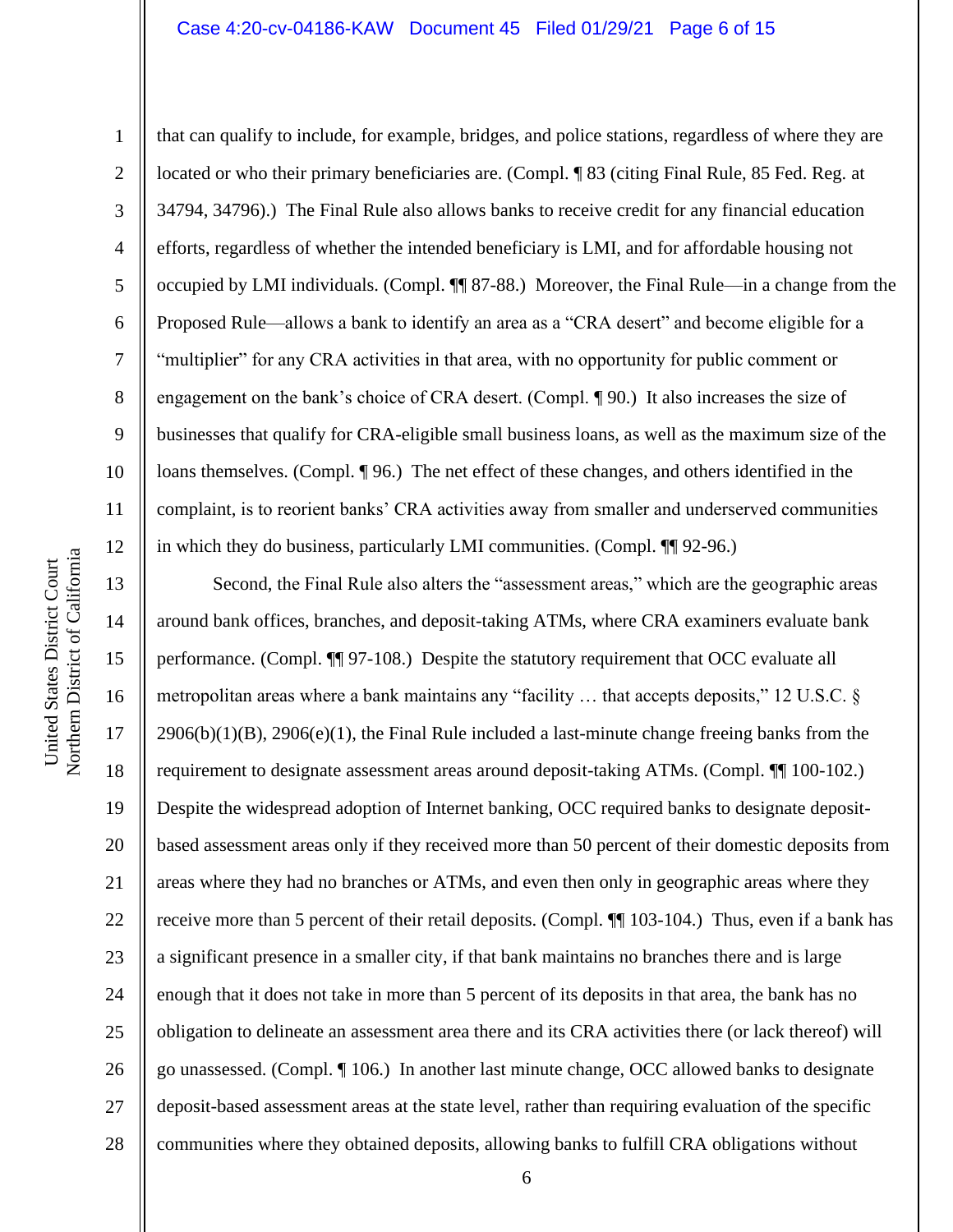### Case 4:20-cv-04186-KAW Document 45 Filed 01/29/21 Page 7 of 15

lending a dime in smaller areas from which they received deposits and with LMI concentrations or that otherwise have been neglected. (Compl. ¶ 107.) A 2017 Federal Reserve study showed that when CRA exams no longer assess a metropolitan area or county, lending in LMI census tracts declines by up to 20 percent, so this change is significant. (*See* Compl. ¶ 23.)

Third, the Final Rule replaces the CRA's focus on the needs of local communities with a presumptive, quantitative performance standard dominated by pass/fail ratios and thresholds. (Compl. ¶¶ 109-30.) One component of the new performance standard for large banks is the "retail lending distribution test," which allows banks to succeed on a pass/fail basis based on peer or demographic comparators and is limited only to "major" lending product lines from the bank's perspective. (Compl. ¶ 113.) The distribution test does not account for whether that line is major to a particular LMI community, because a bank may be a major lender in a small, rural or underserved community even if that product line is not a major line for the bank. (Compl. ¶¶ 114- 15.) Despite the importance of bank branches to lending and economic development in LMI communities, and their prominent status in the CRA, *see* 12 U.S.C. § 2906, the Final Rule did away with the service test, the main way that the previous regulations evaluated how banks serve communities' "need for credit services as well as deposit services," 12 U.S.C. § 2901(a)(2). Instead, the Final Rule makes local branches barely one percent of banks' CRA score. (Compl. ¶¶ 117, 121.) Finally, the Final Rule allows banks to receive a "satisfactory" or "outstanding" rating even if, depending on the bank, it fails in 20 or even 50 percent of the areas in which the bank receives deposits. (Compl. ¶ 122.) As a result of these changes, Plaintiffs allege that the Final Rule enables banks to reduce their investments in LMI communities, yet still pass their CRA exams, which harms Plaintiffs and their members, whose operations rely on CRA-qualifying funding and other commitments from OCC-regulated banks. (*See* Compl. ¶¶ 138-39, 144-45, 151, 156.)

25 26 27 28 Finally, Plaintiffs allege that the Final Rule limits public input and transparency, because it reduces the amount of data available to the public and organizations like Plaintiffs that produce reports on CRA compliance. (Compl. ¶¶ 56, 131-36.) In fact, the Final Rule eliminated the requirement that CRA examiners consider "any written comments about the bank's CRA

1

2

3

4

5

6

7

8

9

10

11

12

13

14

15

16

17

18

19

20

21

22

23

24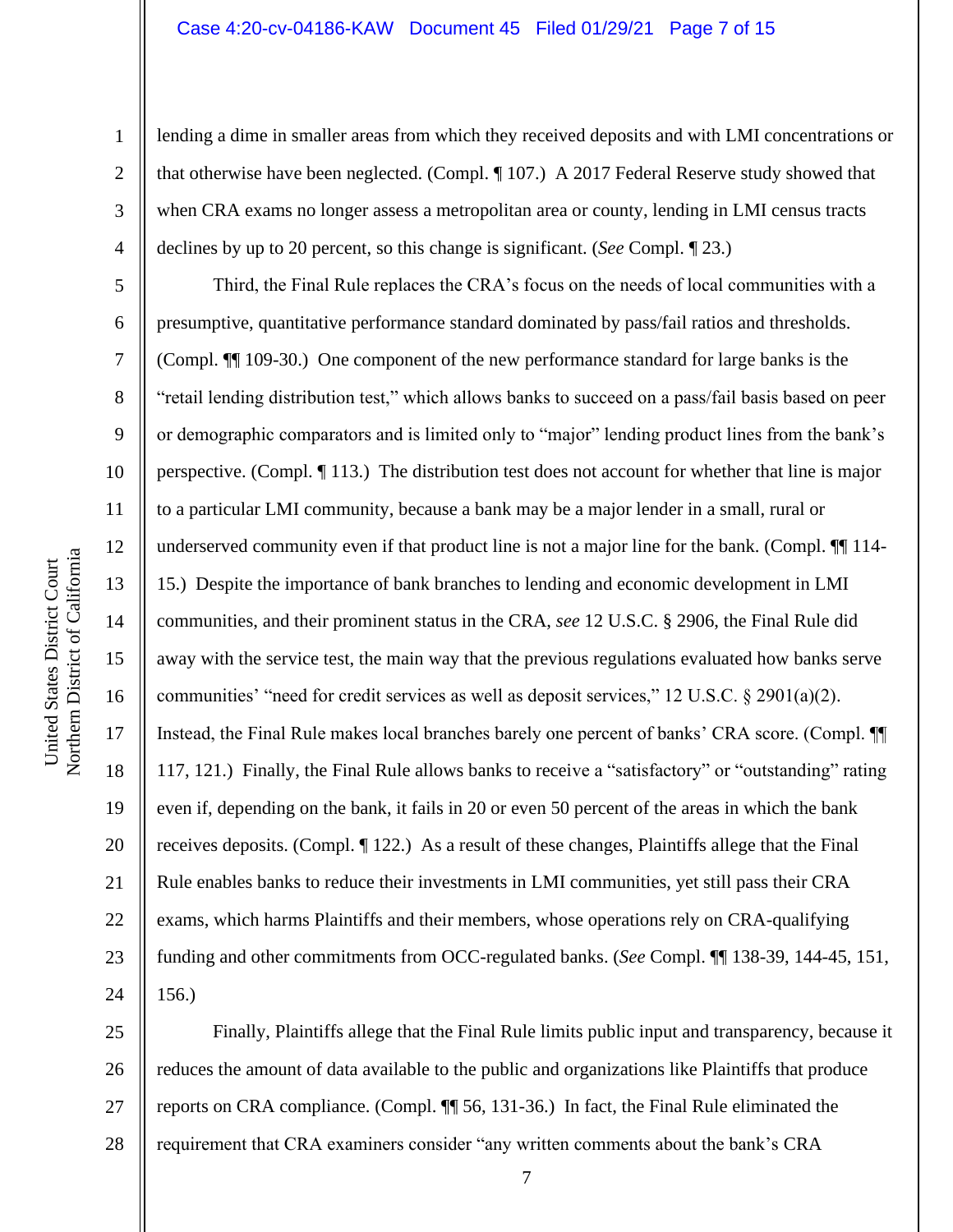performance submitted to the bank or the OCC." 12 C.F.R. § 25.21(b)(6). Instead, the Final Rule requires examiners to consider only "written comments about assessment area needs and opportunities submitted to the bank or the OCC," removing opportunity for public input on bank performance. 85 Fed. Reg. at 34803. The Final Rule also no longer requires public dissemination of banks' small business and small lending ("SLBF") data at a county and census-tract level. *See id.* Nor does it require reporting of loan sizes by bank. *Cf.* 12 C.F.R. § 25.42(b)(1), 25.42(h) *with*  85 Fed. Reg. at 34807. Plaintiffs allege that this impairs their ability to produce informed analyses of banks' CRA-qualifying activities. (Compl*.* ¶¶ 140, 147-48.)

The Final Rule went into effect on October 1, 2020. 85 Fed. Reg. at 34734*.*

# **D. Procedural Background**

Plaintiffs filed their complaint on June 25, 2020. (Compl., Dkt. No. 1.) On August 31, 2020, Defendants filed a motion to dismiss. (Defs.' Mot., Dkt. No. 25.) On September 28, 2020, Plaintiffs filed an opposition. (Pls.' Opp'n, Dkt. No. 35.) On October 13, 2020, Defendants filed a reply. (Defs.' Reply, Dkt. No. 36.) On December 9, 2020, Defendants filed a notice of new proposed rulemaking. (Dkt. No. 38.) On December 16, 2020, the Court ordered the parties to provide supplemental briefing regarding the effect of the proposed rulemaking on the instant motion. (Dkt. No. 40.) On December 28, 2020, Defendants filed a supplemental brief. (Defs.' Br., Dkt. No. 41.) On January 4, 2021, Plaintiffs filed a supplemental brief. (Pls.' Br., Dkt. No. 42.)

19

1

2

3

4

5

6

7

8

9

10

11

12

13

14

15

16

17

18

20

## **II. LEGAL STANDARD**

## **A. Motions to Dismiss pursuant to Rule 12(b)(1)**

21 22 23 24 25 26 27 28 Federal Rule of Civil Procedure 12(b)(1) allows a party to challenge a federal court's subject matter jurisdiction. As the party invoking subject matter jurisdiction of the federal court, the plaintiff bears the burden of establishing that the court has the requisite subject matter jurisdiction to grant the relief requested. *See Kokkonen v. Guardian Life Ins. Co. of America*, 511 U.S. 375, 377, 114 S.Ct. 1673, 128 L.Ed.2d 391 (1994). A complaint will be dismissed if, looking at the complaint as a whole, it appears to lack federal jurisdiction either "facially" or "factually." *Thornhill Publ'g Co., Inc. v. General Tel. & Elecs. Corp.*, 594 F.2d 730, 733 (9th Cir. 1979); *Safe Air for Everyone v. Meyer*, 373 F.3d 1035, 1039 (9th Cir. 2004) ("A Rule 12(b)(1) jurisdictional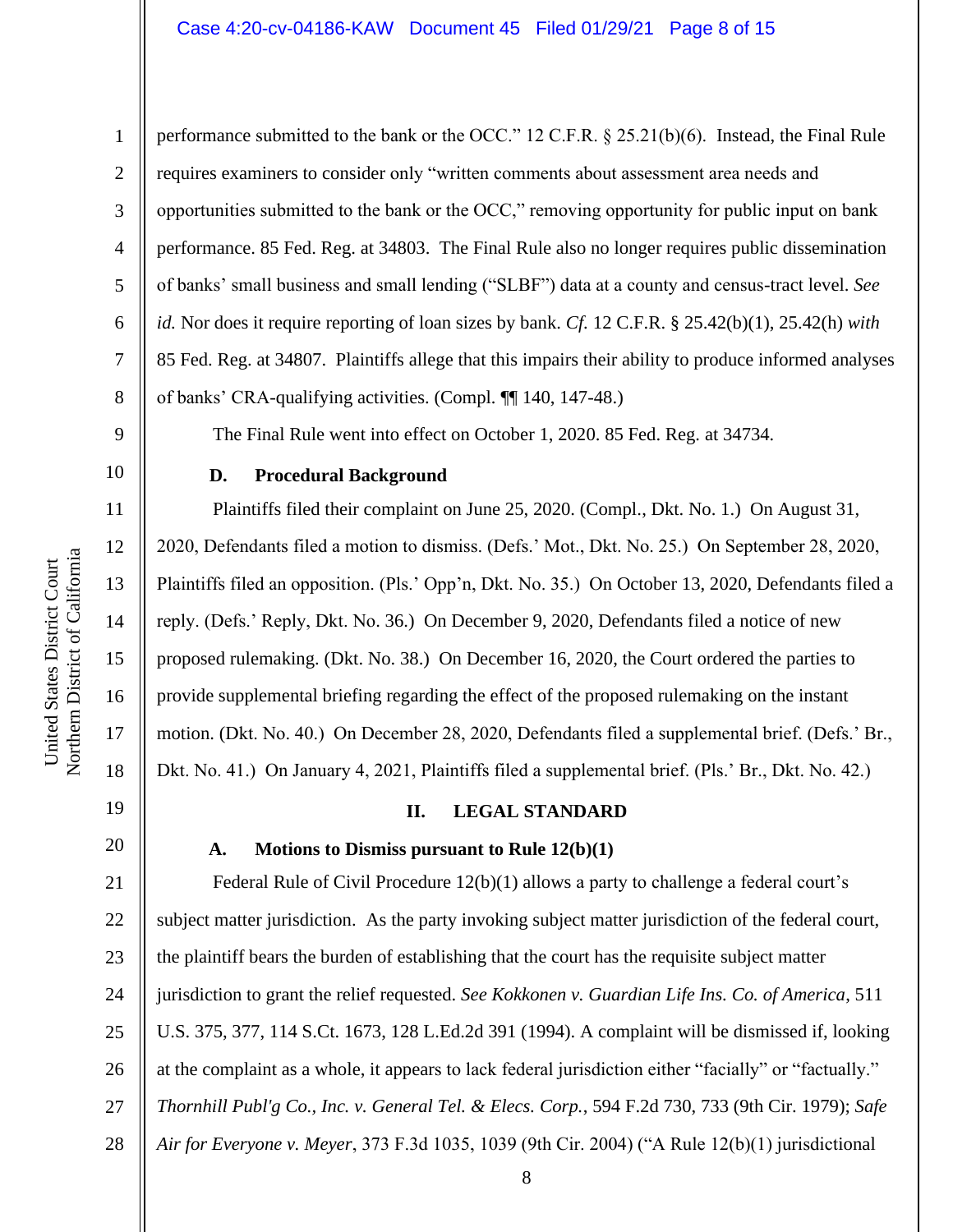1 attack may be facial or factual.").

A challenge to subject matter jurisdiction is facial attack where the moving party "asserts that the allegations contained in a complaint are insufficient on their face to invoke federal jurisdiction." *Safe Air for Everyone*, 373 F.3d at 1039. The court "resolves a facial attack as it would a motion to dismiss under Rule 12(b)(6): Accepting the plaintiff's allegations as true and drawing all reasonable inferences in the plaintiff's favor, the court determines whether the allegations are sufficient as a legal matter to invoke the court's jurisdiction." *Leite v. Crane Co.*, 749 F.3d 1117, 1121 (9th Cir. 2014).

2

3

4

5

6

7

8

9

10

11

12

13

14

15

16

17

18

19

20

# **B. Motions to Dismiss pursuant to Rule 12(b)(6)**

Under Federal Rule of Civil Procedure 12(b)(6), a party may file a motion to dismiss based on the failure to state a claim upon which relief may be granted. A motion to dismiss under Rule 12(b)(6) tests the legal sufficiency of the claims asserted in the complaint. *Navarro v. Block*, 250 F.3d 729, 732 (9th Cir. 2001).

In considering such a motion, a court must "accept as true all of the factual allegations contained in the complaint," *Erickson v. Pardus*, 551 U.S. 89, 94 (2007) (per curiam) (citation omitted), and may dismiss the case or a claim "only where there is no cognizable legal theory" or there is an absence of "sufficient factual matter to state a facially plausible claim to relief." *Shroyer v. New Cingular Wireless Servs., Inc.*, 622 F.3d 1035, 1041 (9th Cir. 2010) (citing *Ashcroft v. Iqbal*, 556 U.S. 662, 677-78 (2009); *Navarro*, 250 F.3d at 732) (internal quotation marks omitted).

21 22 23 24 25 26 27 28 A claim is plausible on its face when a plaintiff "pleads factual content that allows the court to draw the reasonable inference that the defendant is liable for the misconduct alleged." *Iqbal*, 556 U.S. at 678 (citation omitted). In other words, the facts alleged must demonstrate "more than labels and conclusions, and a formulaic recitation of the elements of a cause of action will not do." *Bell Atl. Corp. v. Twombly*, 550 U.S. 544, 555 (2007). "Threadbare recitals of the elements of a cause of action" and "conclusory statements" are inadequate. *Iqbal*, 556 U.S. at 678; *see also Epstein v. Wash. Energy Co*., 83 F.3d 1136, 1140 (9th Cir. 1996) ("[C]onclusory allegations of law and unwarranted inferences are insufficient to defeat a motion to dismiss for failure to state a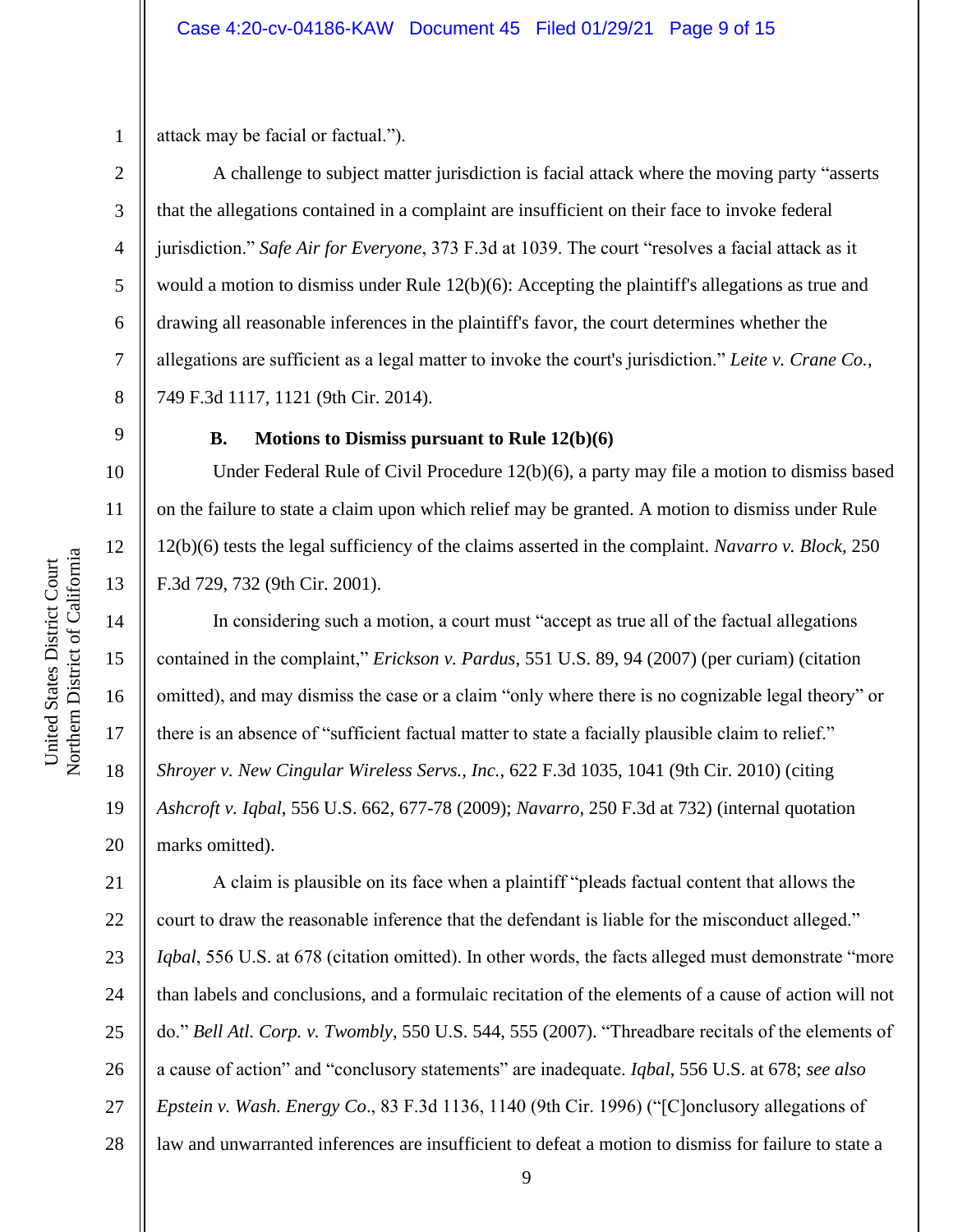claim."). "The plausibility standard is not akin to a probability requirement, but it asks for more than a sheer possibility that a defendant has acted unlawfully . . . When a complaint pleads facts that are merely consistent with a defendant's liability, it stops short of the line between possibility and plausibility of entitlement to relief." *Iqbal*, 556 U.S. at 678 (quoting *Twombly*, 550 U.S. at 557) (internal citations omitted).

Generally, if the court grants a motion to dismiss, it should grant leave to amend even if no request to amend is made "unless it determines that the pleading could not possibly be cured by the allegation of other facts." *Lopez v. Smith*, 203 F.3d 1122, 1127 (9th Cir. 2000) (citations omitted).

10

11

12

13

14

15

16

17

18

19

1

2

3

4

5

6

7

8

9

# **III. DISCUSSION**

Defendants move to dismiss under Rule  $12(b)(1)$  for lack of standing and that the claims are not ripe. (Defs.' Mot. at 10.) Alternatively, Defendants argue that the complaint is subject to dismissal under Rule 12(b)(6) because they do not fall within CRA's "zone of interests" and do not state a claim under the APA. *Id.* at 23-25.

# **A. Motion to Dismiss under Rule 12(b)(1)**

Defendants' arguments constitute a facial attack on Plaintiffs' standing to prosecute this case, so the Court must accept all allegations as true and draw all reasonable inferences in Plaintiffs' favor. *See Leite,* 749 F.3d at 1121.

## **i. Standing**

20 21 22 23 24 25 26 Defendants contend that Plaintiffs fail to establish standing on behalf of themselves (organizational standing) or on behalf of their members (associational standing), thereby depriving the undersigned of subject matter jurisdiction. (Defs.' Mot. at 12.) Plaintiffs have the burden of establishing constitutional standing by showing: "(1) an injury in fact that is (a) concrete and particularized and (b) actual or imminent; (2) causation; and (3) a likelihood that a favorable decision will redress the injury." *Wolfson v. Brammer*, 616 F.3d 1045, 1056 (9th Cir. 2010) (citing *Lujan v. Defenders of Wildlife*, 504 U.S. 555, 560-61 (1992)).

27

28

## a. Organizational Standing

Plaintiffs argue that the complaint sets forth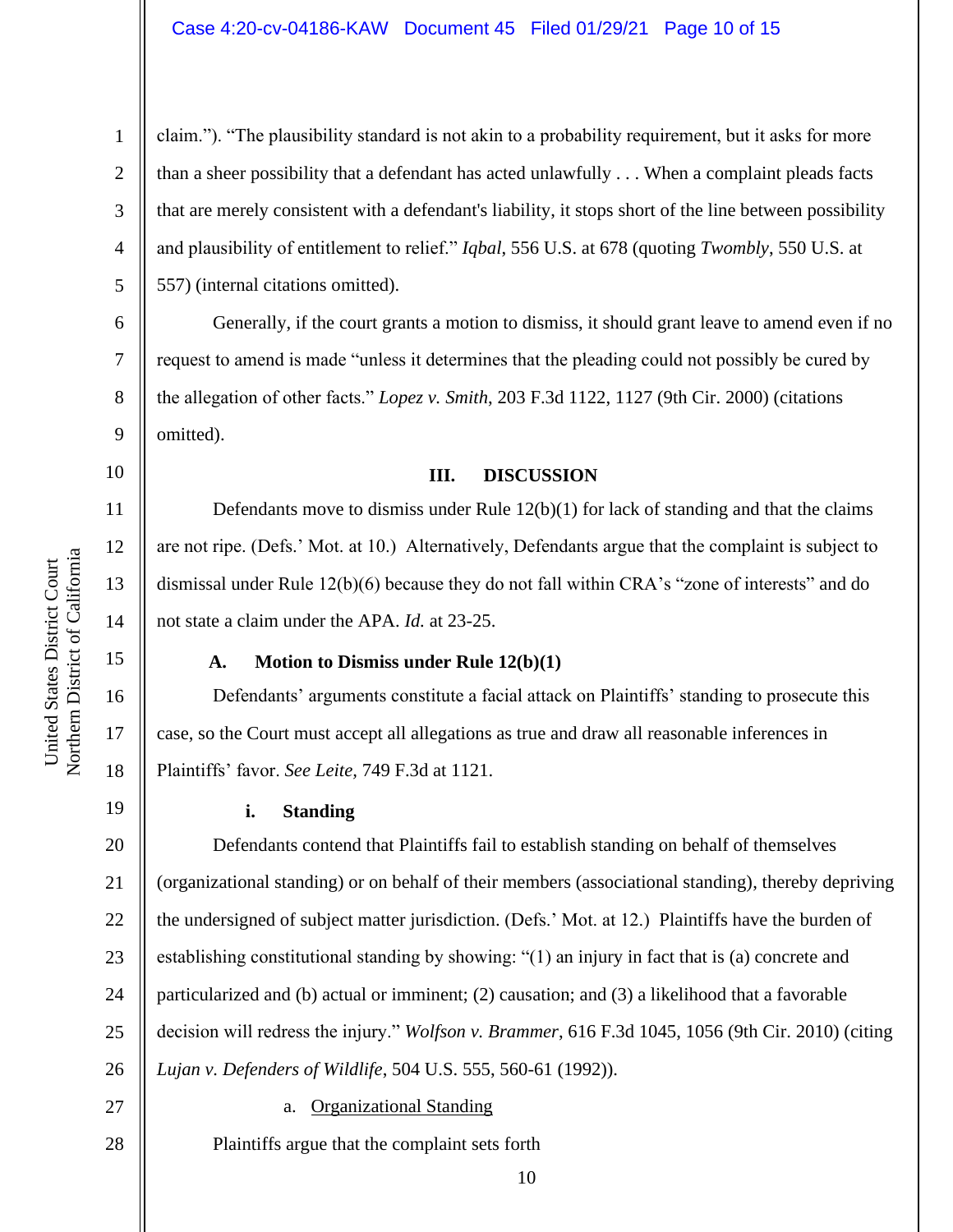at least four independent categories of injury that they and/or their members will likely suffer from the Final Rule: (1) they will face increased competition for CRA funding; (2) their mission-driven activities will become more expensive and they will need to divert more resources to certain activities; (3) they will lose information that they use in their regular activities; and (4) they will lose opportunities to comment on banks' CRA evaluations. *See* Compl. ¶¶ 137-61.

# (Pls.' Opp'n at 12-13.)

1

2

3

4

5

6

7

8

9

10

11

12

13

14

15

1. Injury in Fact

Injury in fact is established when there is "an invasion of a legally protected interest which is (a) concrete and particularized, and (b) actual or imminent, not conjectural or hypothetical." *Lujan*, 504 U.S. at 560 (internal quotations and citations omitted); *see also Lexmark Int'l, Inc. v. Static Control Components, Inc.*, 134 S.Ct. 1377, 1386 (2014) ("The plaintiff must have suffered or be imminently threatened with a concrete and particularized 'injury in fact' that is fairly traceable to the challenged action of the defendant[.]").

Here, Defendants contend that Plaintiffs fail to generally allege that they will be required to divert resources or change their behavior, and instead merely speculate that some future impact will result in them spending more money. (Defs.' Mot. at 13.)

16 17 18 19 20 21 22 23 24 25 26 27 28 In opposition, Plaintiffs argue that it is undisputed that the Final Rule will force them and their members "'to compete with large-scale infrastructure and similar projects' when they seek funding for CRA activities from OCC-regulated banks." (Pls.' Opp'n at 13 (quoting Compl. ¶ 153; citing Compl. ¶ 141).) Under the doctrine of "competitor standing," "economic actors suffer an injury in fact when agencies lift regulatory restrictions on their competitors or otherwise allow increased competition against them." *Int'l Bhd. of Teamsters v. U.S. Dep't of Transp.*, 861 F.3d 944, 950 (9th Cir. 2017) (quoting *Sherley v. Sebelius*, 610 F.3d 69, 72 (D.C. Cir. 2010)). A plaintiff need not show that it has actually or will certainly suffer a financial loss, because "the injury is the increase in competition rather than the ultimate denial of an application, the loss of sales, or the loss of a job." *Planned Parenthood of Greater Wash. & N. Ida. v. HHS*, 946 F.3d 1100, 1108 (9th Cir. 2020). Thus, "[a]n agency action that increases competition tilts the playing field for parties that were already competing, and those parties suffer an injury-in-fact." *Id.* at 1108 (citing *City of Los Angeles v. Barr*, 929 F.3d 1163, 1173 (9th Cir. 2019)). This includes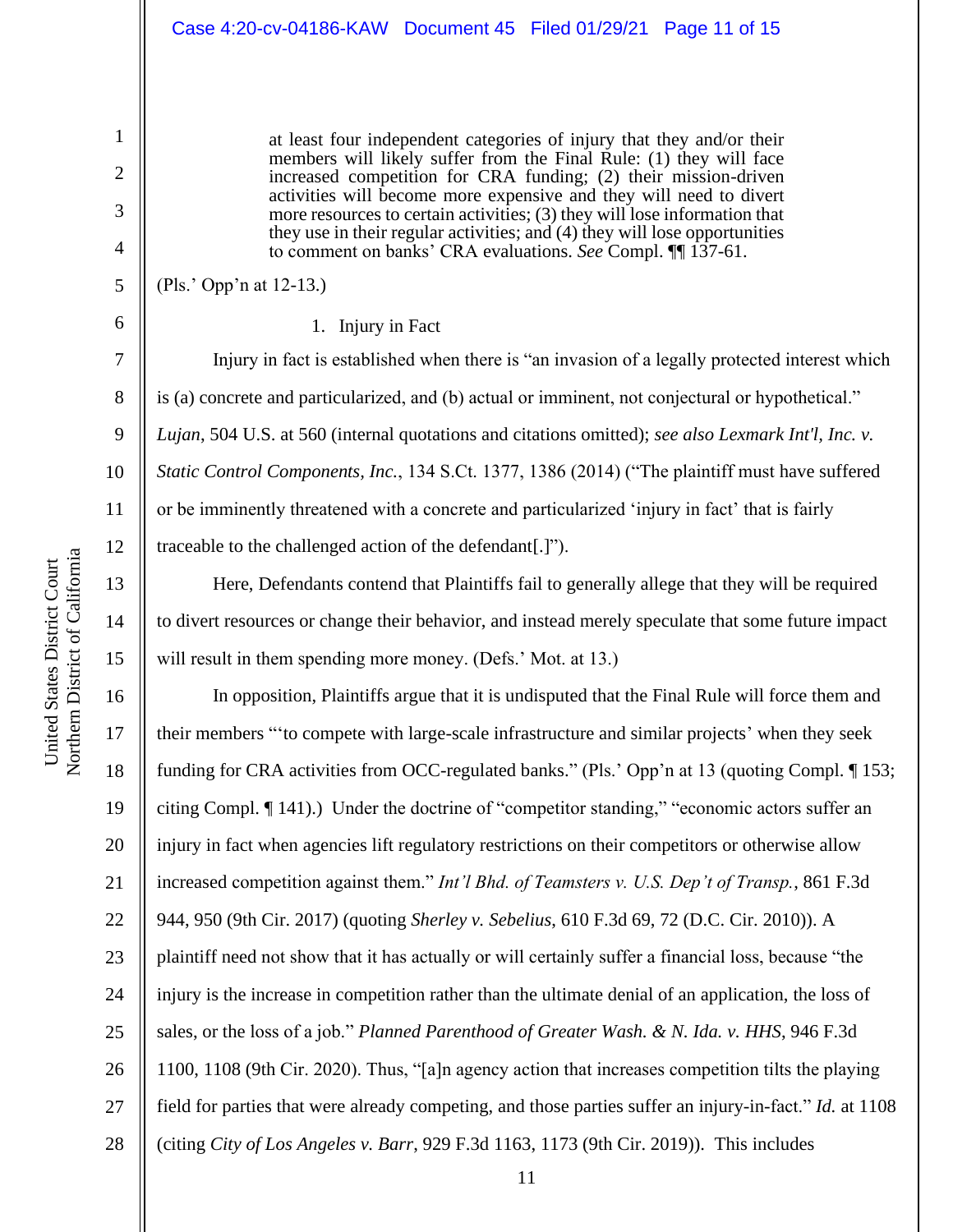competing for grants and awards. *See Planned Parenthood*, 946 F.3d at 1108.

Here, Plaintiffs allege that the Final Rule's expansion of CRA-qualifying activities will lead to divestment in the communities the CRA was enacted to protect, because it will allow banks to receive CRA credit "for infrastructure projects and similar activities whose benefits to LMI communities are attenuated and speculative at best, for providing financial education to upperincome individuals, for financing large corporate farms, and for financing housing that may be occupied by upper-income individuals." (Pls.' Opp'n at 1 (quoting Compl. ¶ 80(a)).)

In reply, Defendants argue that the competitor standing doctrine does not apply, because Plaintiffs are not in competition with other parties under the CRA. (Defs.' Reply at 5.) Specifically, Defendants argue that Plaintiffs fail to allege or show "that they are (i) engaged in the same business with other potential recipients of CRA funding (their "alleged competitors"), (ii) engaged in direct competition for customers and/or profits with any alleged competitors; or (iii) any actual instance of losing business opportunities." (Defs.' Reply at 5-6.) The Court disagrees.

To the contrary, Plaintiffs sufficiently allege that they and their members compete for OCC-regulated banks' CRA dollars. (*See* Pls.' Opp'n at 14.)<sup>2</sup> One example is that NCRC's Housing Counseling Network comprises organizations that receive grants directly from banks to fund their services. *Id.* (citing Compl. ¶ 145.) As alleged in the complaint, these more than 50 Network member organizations "help[] potential homeowners in LMI communities secure nonpredatory mortgage loans." (Compl. ¶ 145.) Plaintiffs allege that if banks can achieve a passing CRA score through other means that only "partially" benefit LMI communities, a bank can suspend smaller-dollar grants for housing counseling in LMI communities. *Id.* It is enough to allege that these core activities will now have to compete with investment opportunities that could not previously receive CRA credit. (*See* Pls.' Opp'n at 14; *see, e.g.,* Compl. ¶¶ 145, 150, 153.) Accordingly, the Court finds that Plaintiffs have adequately alleged an injury in fact under the competitor standing doctrine.

26

1

2

3

4

5

6

7

8

9

10

11

12

13

14

15

16

17

18

19

20

21

22

23

24

<sup>27</sup> 28 <sup>2</sup> The fact that the pool of CRA funding is not fixed is also not dispositive. (*See* Defs.' Reply at 6.) That the Final Rule will increase competition for grants and financing is enough to confer competitor standing.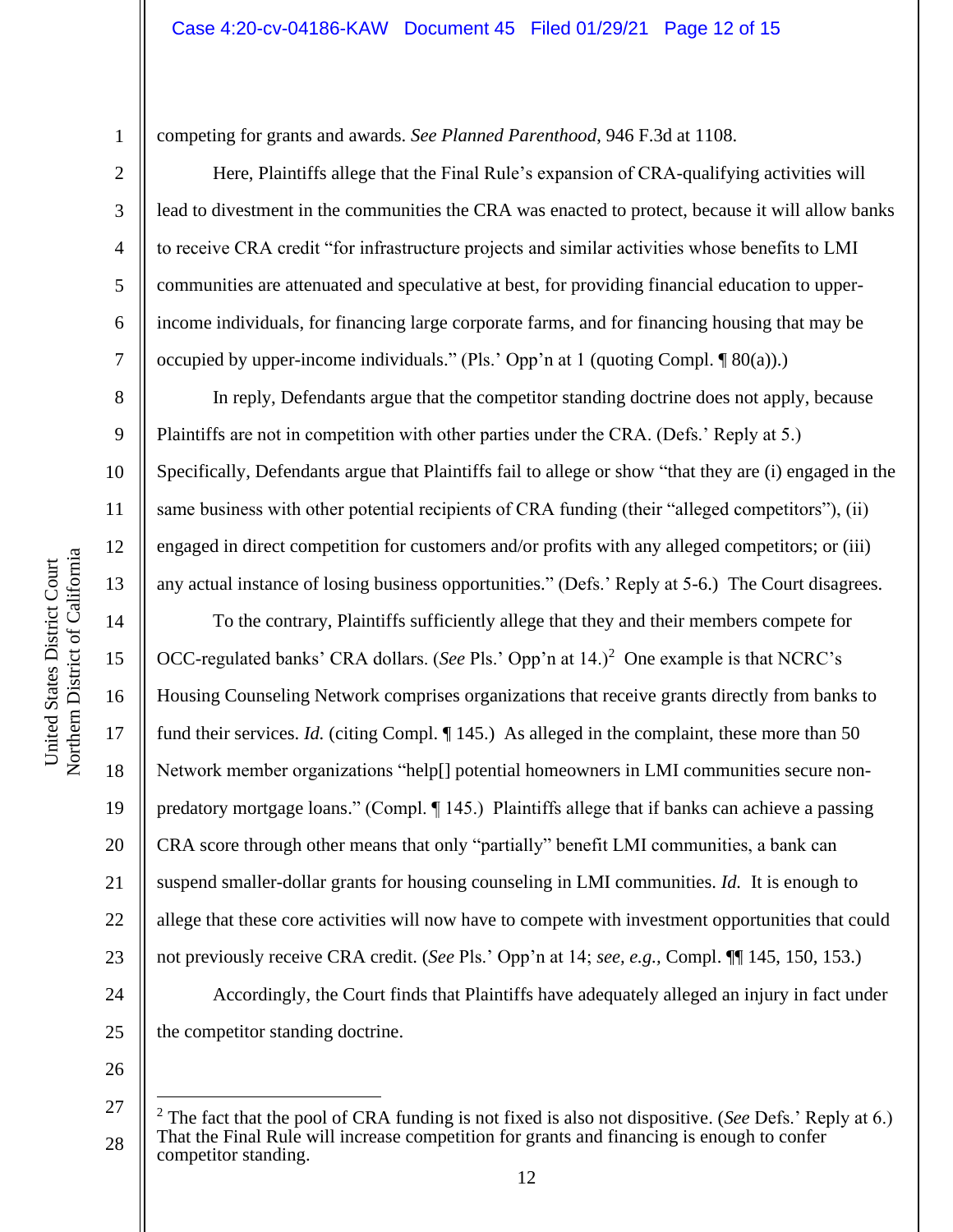1 2

11

12

13

14

15

16

17

18

## 2. Causation and Redressability

3 4 5 6 7 8 9 10 "Causation and redressability are generally implicit in injury-in-fact under the competitor standing doctrine," because a judicial decree reversing the rule would remove the competition thereby redressing the injury. *Planned Parenthood of Greater Washington & N. Idaho v. U.S. Dep't of Health & Human Servs.*, 946 F.3d 1100, 1108 (9th Cir. 2020) (citing *Ne. Fla. Chapter of Associated Gen. Contractors of Am. v. City of Jacksonville, Fla.*, 508 U.S. 656, 666 n. 5, 113 S. Ct. 2297, 2303, 124 L. Ed. 2d 586 (1993)). Here, the injury of greater competition is caused by the Final Rule and would be redressed if the Final Rule were reversed. Accordingly, Plaintiffs have sufficiently alleged standing.

b. Associational Standing

Since the Court finds that Plaintiffs satisfy organizational standing, so it need not address associational standing.

## **ii. Ripeness**

As an initial matter, the Final Rule took effect on October 1, 2020. Even so, Defendants argue that the claims are not ripe, because Plaintiffs' alleged injuries are "based on assertions that banks will perform fewer or less valuable CRA activities…are speculative because the OCC has not finalized the numeric performance thresholds and benchmarks under the Final Rule's general performance standards." (Defs.' Mot. at 21.)

19 20 21 In opposition, Plaintiffs argue that the claims are ripe for review, because the Final Rule threatens them and their members because banks will be able to claim CRA credit for newly eligible activities. (Pls.' Opp'n at 26.)

22 23 24 25 26 27 28 The Court is not persuaded by Defendant's supplemental brief that the recent proposed rulemaking moots this lawsuit or makes the claims unripe, as it would merely result in the undertaking of "additional rulemaking to calibrate numeric measures for implementing the Final Rule's revised framework for CRA performance evaluations." (Defs.' Br. at 2.) It certainly does not mean that the Final Rule at issue is not arbitrary and capricious or procedurally improper. Indeed, as Plaintiffs argue, "[a]t most, the NPR—if finalized—would affect the *amount* of harm caused by the 2020 Final Rule, but in no circumstance would it eliminate it altogether." (Pls.' Br.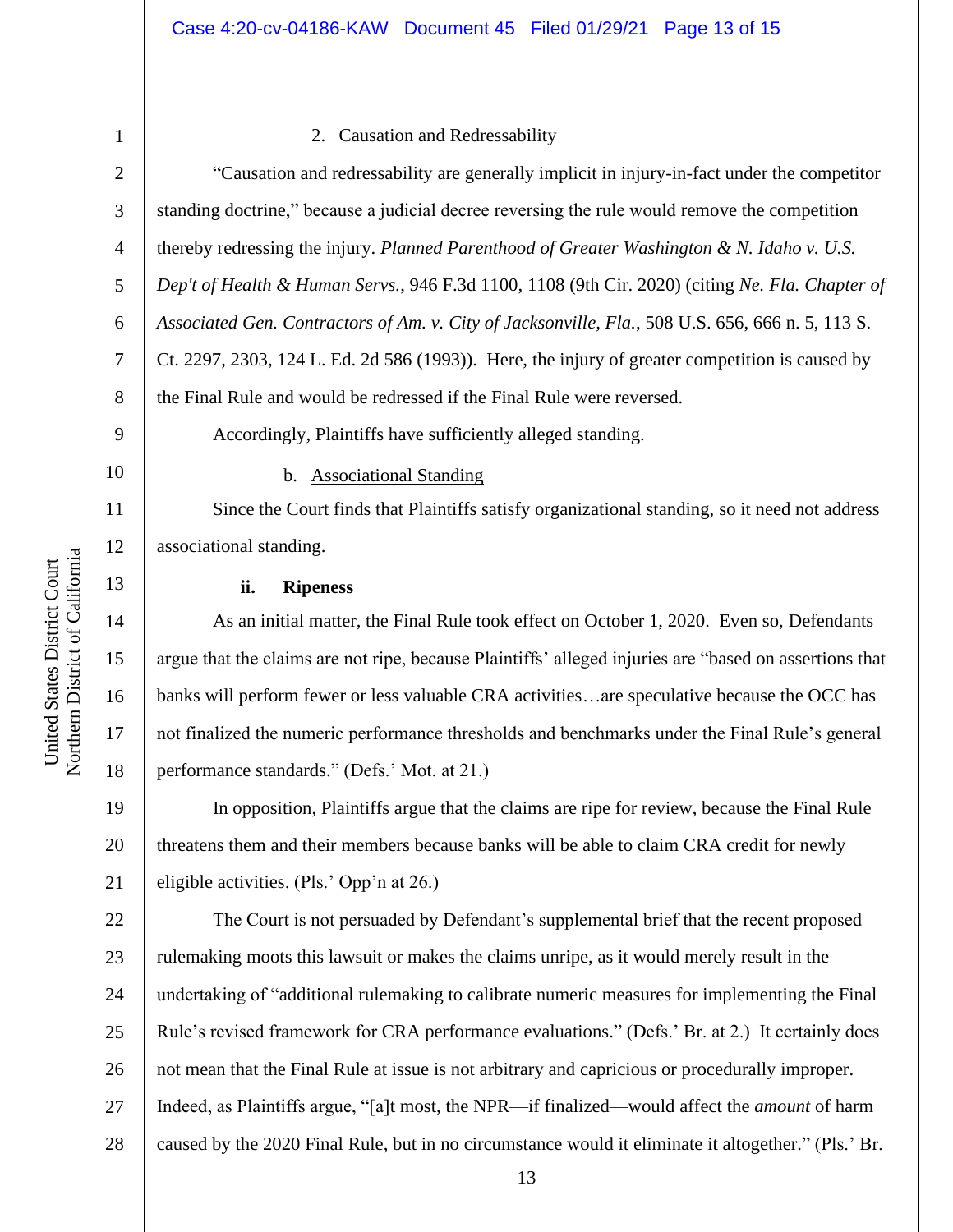at 2.) Thus, the Court finds that the claims are constitutionally ripe.

In regards to prudential ripeness, the Ninth Circuit considers it to be "a disfavored judgemade doctrine that 'is in some tension with [the Supreme Court's] recent reaffirmation of the principle that a federal court's obligation to hear and decide cases within its jurisdiction is virtually unflagging.'" *Fowler v. Guerin*, 899 F.3d 1112, 1116 n.1 (9th Cir. 2018) (quoting *Susan B. Anthony List v. Driehaus*, ––– U.S. ––––, 134 S. Ct. 2334, 2347, 189 L. Ed. 2d 246 (2014) (citations omitted)). Thus, the undersigned follows other courts in this district who have declined to address prudential ripeness when constitutional ripeness is satisfied. *See, e.g., State ex rel. Becerra v. Sessions*, 284 F. Supp. 3d 1015, 1031 (N.D. Cal. 2018).

10

11

12

13

14

15

16

17

18

19

20

24

25

26

1

2

3

4

5

6

7

8

9

# **B. Motion to Dismiss under Rule 12(b)(6)**

# **i. Prudential Standing**

Defendants argue that the complaint is subject to dismissal because the claims and allegations of potential harm from the Final Rule fall outside of the CRA's zone of interests, thereby requiring that the complaint be dismissed pursuant to Rule 12(b)(6). (Defs.' Mot. at 23.)

In opposition, Plaintiffs argue that they plausibly allege prudential standing, because the zone-of-interests test is not especially demanding, and permits courts "to reject a plaintiff with Article III standing only if its 'interests are so marginally related to or inconsistent with the purposes implicit in the statute that it cannot reasonably be assumed that Congress intended to permit the suit.'" (Pls.' Opp'n at 25 (quoting *Clarke v. Secs. Indus. Ass'n*, 479 U.S. 388, 399 (1987)). The Court agrees.

21 22 23 Based on the allegations in the complaint, the Court finds that Plaintiffs and their members' interests satisfy the zone-of-interests test, because they receive grants and loans for which banks obtain CRA credit, making them direct beneficiaries of the statute.

Accordingly, Plaintiffs have prudential standing to pursue this litigation.

# **ii. Whether dismissal is proper due to a failure to state a claim of unlawfulness under the APA.**

27 28 Alternatively, Defendants move to dismiss count one for failure to state a claim under the APA. (Defs.' Mot. at 25.) The Court, however, does not have the benefit of the administrative